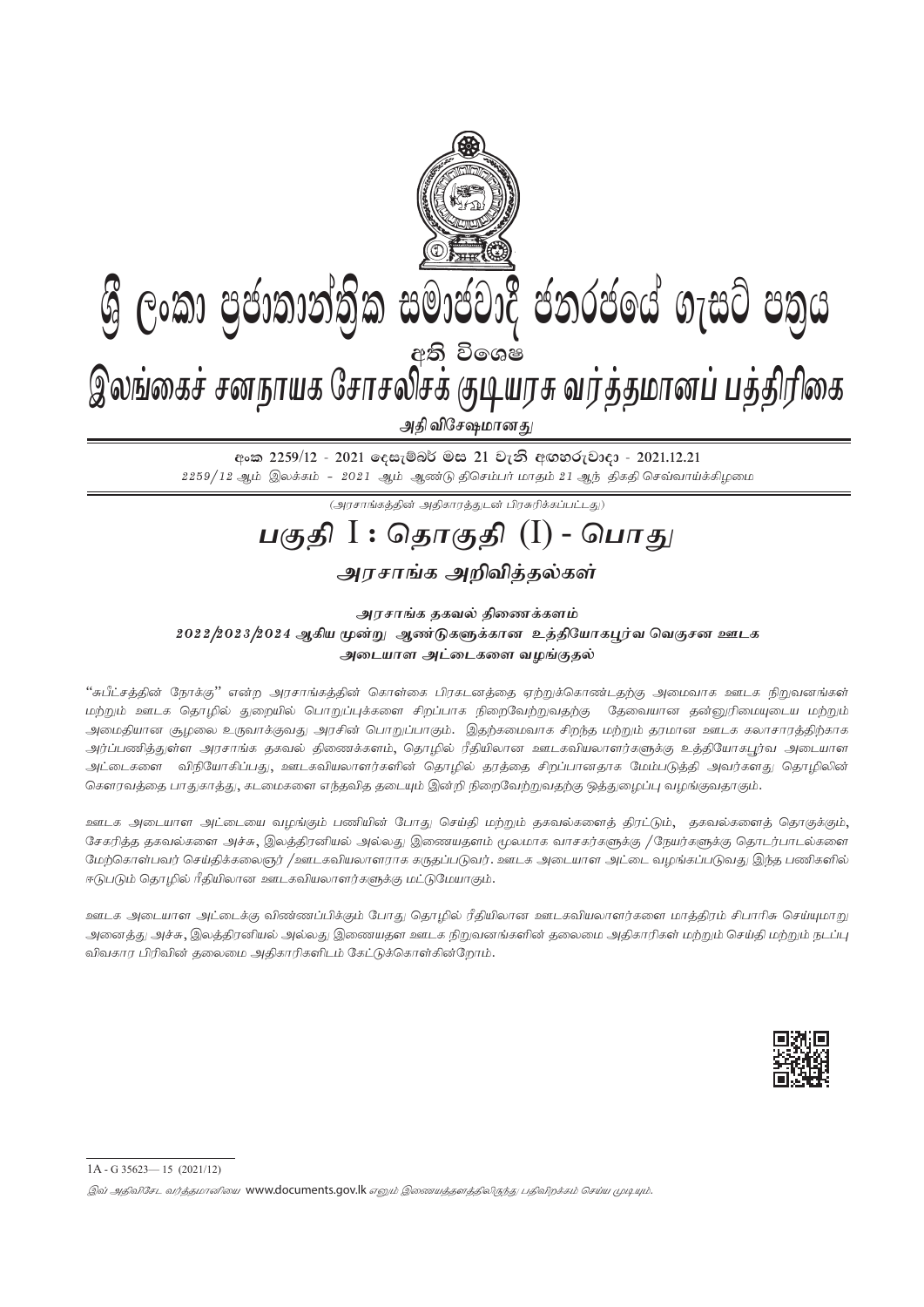#### $2A$  $I$  කොටස : (I) ඡෙදය - ශීු ලංකා පුජාතාන්තික සමාජවාදී ජනරජයේ අති විශෙෂ ගැසට් පනුය - 2021.12.21 பகுதி 1: தொகுதி (I) - இலங்கைச் சனநாயக சோசலிசக் குடியரசு வர்த்தமானப் பத்திரிகை - அதி விசேஷமானது - 2021.12.21

அடையாள அட்டைகளை பெற்றுக்கொள்வதற்காக ஊடக நிறுவனத்தினால் சமர்ப்பிக்கப்படும் பெயர்ப் பட்டியல் மற்றும் அது தொடர்பில் உள்ளடக்கப்பட்டுள்ள தகவல்கள் குறித்த முழுமையான பொறுப்பு அதனை உறுதி செய்யும் ஊடக நிறுவனங்களின் பிரதானி/ செய்தி ஆசிரியர்/ செய்தி பணிப்பாளர்/ பிரதம ஆசிரியர் அல்லது சம்பந்தப்பட்ட ஊடக நிறுவன அதிகாரிகளை சார்ந்ததாகும்.

2022/2023/2024 ஆகிய மூன்று வருடங்களுக்காக பின்வருமாறு வகைப்படுக்கப்பட்ட ஊடக அடையாள அட்டை வமங்கப்படுவதுடன், இதற்குத் தேவையானவை என பரிந்துரைக்கப்படும் கடித ஆவணம் மற்றும் வழிகாட்டிகள் தொடர்பில் சம்பந்தப்பட்ட தரப்பினர் கவனத்திற்கு கொண்டுவருகின்றோம்.

- 1. நிறுவனமயப்படுத்தப்பட்ட /அலுவலக ஊடகவியலாளர் (Journalist)
- 2. பிராந்திய ஊடகவியலாளர் (Provincial Journalist)
- 3. சுதந்திர ஊடகவியலாளர் (Freelance Journalist)
- 4. வெளிநாட்டு ஊடகவியலாளர் (தற்காலிகம்) (Temporary Foreign Journalist)
- 5. ஊடக நிர்வாகி (Media Administrator)
- 6. தொழில்நுட்ப கலைஞர் (Technical)
- 7. அரசாங்க ஊடக அகிகாரி (Media official)
- 8. ஊடக சேவை (Media service)

#### 01. அடிப்படை நிபந்தனைகள் மற்றும் தேவையான கடித ஆவணங்கள்

- $\mathbf{I}$ 2022/2023/2024 ஆகிய மூன்று வருடங்களுக்காக 2024 ஆம் ஆண்டு திசெம்பர் மாதம் 31 ஆந் திகதி வரை செல்லுபடியான வகையில் ஊடக அடையாள அட்டை வழங்கப்படும்.
- II. அங்கீகரிக்கப்பட்ட ஊடக நிறுவனம் ஒன்றில் நிரந்தர அல்லது ஒப்பந்த அடிப்படையில் ஊடகவியலாளராக ஆகக் குறைந்தது 06 மாதங்களுக்கு மேற்பட்ட காலம் கடமையில் ஈடுபட்டிருக்க வேண்டும். (பயிற்சியில் ஈடுபட்டுள்ள ஊடகவியலாளர்களுக்கு ஊடக அடையாள அட்டை வழங்கப்படமாட்டாது.)
- III. சம்பந்தப்பட்ட ஊடகவியலாளரின் பெயர் ஆவணம் பின்வரும் முறைக்கு அமைவாக தயாரித்து ஊடக அடையாள அட்டையை வழங்குமாறு கோரும் கடிதம் மற்றும் பெயர்ப் பட்டியல் நிறுவனத்தின் முகவரி அச்சிடப்பட்ட அஞ்சல் தாளில் (Letterhead) ஊடக நிறுவனத்தின் பிரதானி /பணிப்பாளர் நாயகம் /தலைமை நிறைவேற்று அதிகாரி /பொது முகா மையாளர் /பிரதம ஆசிரியர் செய்திப்பணிப்பாளர் /பிரதான செய்தித் தொகுப்பாளர் ஆகியோரினால் தனக்கே உரிய பெயர், பதவி, கையெழுத்துடன் உத்தியோகபூர்வ இலச்சினை முத்திரையுடன் உறுதி செய்து அரசாங்க தகவல் பணிப்பா– ளர் நாயகத்திடம் சமர்ப்பிக்க வேண்டும்.

| தொடர் இல. | QLIUIT | <u>தே.அ.அ இல.</u> | பகவி | கடமை புரியும் பிரிவு |
|-----------|--------|-------------------|------|----------------------|
|           |        |                   |      |                      |
| 02        |        |                   |      |                      |

- IV. உளடக அடையாள அட்டையை பெற்றுக்கொள்வதற்கான கோரிக்கையை உள்ளடக்கிய கடிதத்தை உறுதி செய்பவர் பெயர் பட்டியலில் அனைத்து பக்கங்களிலும் தனது கையெழுத்து மற்றும் உத்தியோகபூர்வ இலச்சினை முத்திரையுடன் உறுதி-ப்படுத்த வேண்டும்.
- $V$ . பெயர்ப்பட்டியலில் குறிப்பிடப்பட்ட பதவியை உறுதி செய்யும் பொருட்டு, ஊடக நிறுவனத்தினால் வழங்கப்படும் அலுவலக அடையாள அட்டையின் புகைப்பட பிரதியொன்று, பெயர் பட்டியலை உறுதி செய்பவரினால் தனது பெயர், பதவி மற்றும் கையெழுத்துடன் உத்தியோகபூர்வ இலச்சினை முத்திரையை இட்டு உறுதிப்படுத்தப்பட்ட சான்றிதழாக உறுதிப்படுத்த வேண்டும்.
- VI. அலுவலக அடையாள அட்டையை சமர்ப்பிக்க முடியாத சந்தர்ப்பத்தில், விண்ணப்பதாரரின் நியமனக் கடிதத்தின் பிரதியொன்று பெயர் பட்டியலை உறுதி செய்பவரினால், பெயர், பதவி, கையெழுத்துடன் உத்தியோகபூர்வ இலச்சினை முத்திரையை இட்டு உறுதிப்படுத்தி சமர்ப்பிக்க வேண்டும்.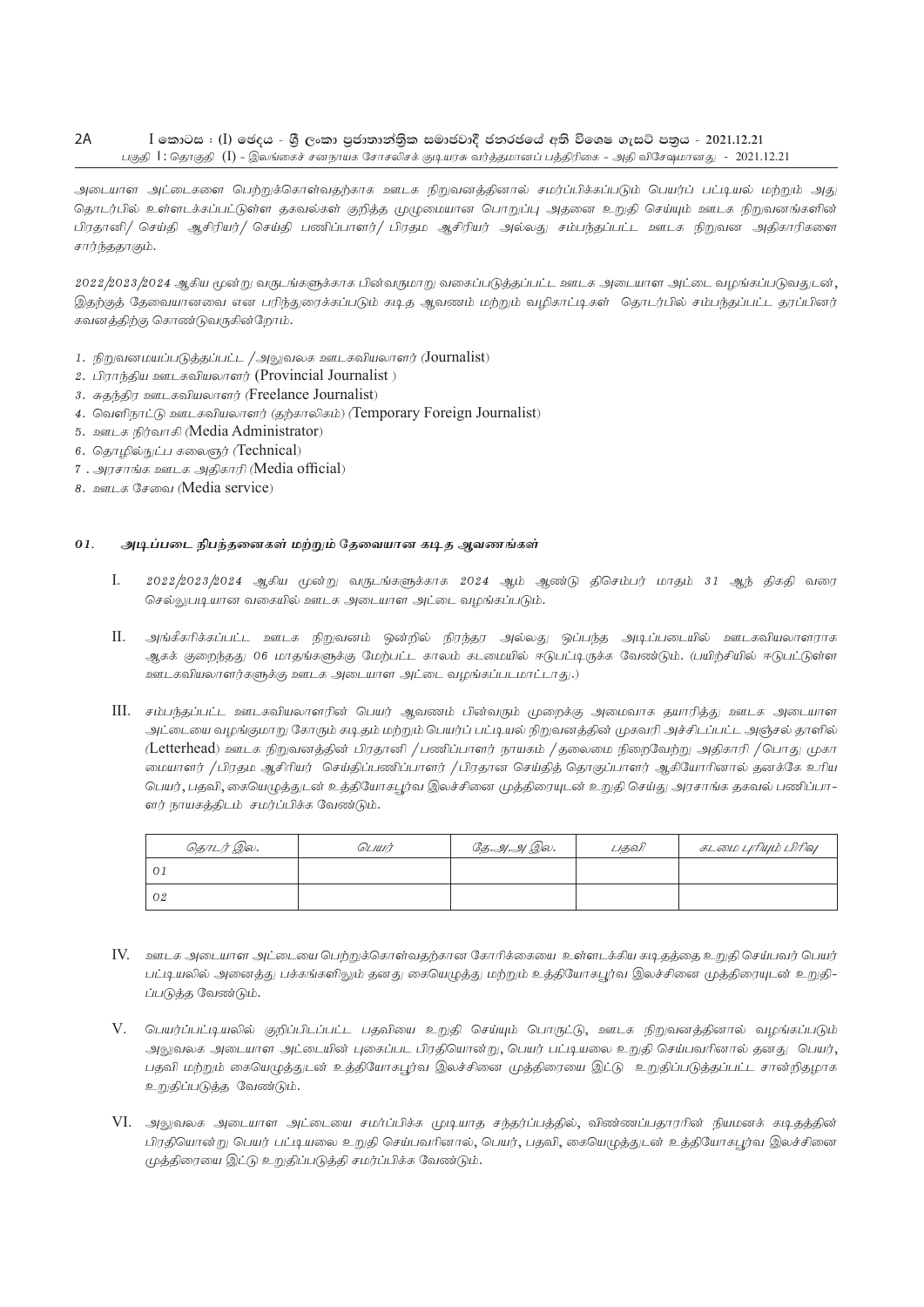- VII. அரசாங்க தகவல் திணைக்களத்தின் உத்தியோகபூர்வ இணையத்தளத்தில் www.dgi.gov.lk அல்லது அரசாங்க உத்தியோகபூர்வ இணையத்தளத்தில் (www.news.lk) 2022/ 2023/ 2024 ஆகிய ஆண்டுகளுக்கான விண்ணப்பப்படிவத்தை பதிவிறக்கம் செய்து கொள்ள வேண்டும்.
- VIII. முமு பெயர்ப்பட்டியலுக்கு மேலகிகமாக, தனித்தனியாக அனைத்து விண்ணப்பங்களையும் ஊடக நிறுவனத்தின் பணிப்பாளர் நாயகம் /தலைமை நிறைவேற்று அதிகாரி /பொது முகாமையாளர் /பிரதம ஆசிரியர் /செய்தி ஆசிரியர் செய்திப்பணிப்பாளர் /செய்தி முகாமையாளர் /பிரதான செய்தி தொகுப்பாளரினால் தனக்கே உரித்தான கையெழுத்து மற்றும் உத்தியோகபுர்வ இலச்சினை முத்திரையையிட்டு உறுதி செய்யப்படுவது கட்டாயமாகும்.
- IX. 06 மாத காலத்திற்குள் பெற்றுக்கொள்ளப்பட்ட  $1x1\frac{1}{2}$ inch (2.6cmx3.7cm) அளவிலான தெளிவான நிறப் புகைப்படங்கள் இரண்டுடன் விண்ணப்பப்படிவத்தை சமர்ப்பிக்க வேண்டும். குறிப்பிட்ட அளவிற்கு உட்படாத புகைப்படம் நிராகரிக்கப்படும். இதில் ஒரு புகைப்படம் விண்ணப்பப்படிவத்தில் குறிப்பிட்ட இடத்தில் கழன்று போகாதவாறு ஒட்டப்படுவது அவசியமாகும்.
- $X$ . இணையத்தள ஊடக அடையாள அட்டையை விநியோகிக்கும் போது பின்வரும் விடயங்களில் விசேட கவனம் செலுத்தப்படும்.
- செய்தி மற்றும் நடப்பு விவகாரங்களை, தொகுப்புக்களை வெளியிடும் இணையத்தளங்களில் கடமையில் ஈடுபட்டுள்ள ஊடகவியலாளர்களுக்கு மாத்திரம் ஊடக அடையாள அட்டை வழங்கப்படும்.
- சம்பந்தப்பட்ட இணையத்தளம் 2022 ஆம் ஆண்டுக்காக வெகுசன ஊடக விடயத்துக்கு பொறுப்பான அமைச்சில் பதிவு செய்யப்பட்டிருப்பதுடன், வெகுசன ஊடக அமைச்சின் விடயதானத்துக்கு பொறுப்பான சபை அதிகாரி ஒருவரினால் உறுதி செய்யப்பட்ட பதிவு சான்றிதழின் பிரதி ஒன்று ஊடகவியலாளர் அடையாள அட்டைக்கான விண்ணப்பத்துடன் சமரப்பிக்க வேண்டும். இருப்பினும், வெகுசன ஊடகவிடயதான பொறுப்பு அமைச்சினால் பெறப்பட்ட இணையத்தள பதிவுச் சான்றிதழை பெற்றிருப்பது மாத்திரம் ஊடக அடையாள அட்டையை பெற்றுக்கொள்வதற்கான உரிமை கோருவதற்கு போதுமான நிபந்தனைகள் அல்ல.
- இணையத்தளத்திற்கு ஊடக அடையாள அட்டையை வழங்கும் போது சம்பந்தப்பட்ட இணையத்தளத்தின் பயன்பாடு, நேரக்கம், பார்வையிடுபவரின் எண்ணிக்கை (Numbers  $\&$  Hits) மற்றும் நாளாந்தம் இற்றைப்படுக்கல் (Update) ஆகிய விடயங்கள் தொடர்பிலும் கவனம் செலுக்கப்படும்.
- செய்தி இணையத்தளத்திற்கான ஊடக அடையாள அட்டையை பெற்றுக்கொள்வதற்காக விண்ணப்பிக்கும் அனைத்து செய்தி இணையத்தளங்களும் ஊடக நிறுவனமாக வர்த்தக பதிவு (Business Registration) செய்யப்பட்டிருக்க வேண்டும். அத்தோடு அந்த வர்த்தக பதிவுச்சான்றிதழின் உறுதி செய்யப்பட்ட பிரதியை சமர்ப்பிக்க வேண்டும். வர்த்தக பதிவு செய்யப்பட்ட நிறுவனத்தின் சபை அதிகாரி ஒருவரினால் தனக்கே உரித்தான பெயர், கையெழுத்துடன் இலட்சினை முத்திரையுடன் அது உறுதி செய்யப்பட வேண்டும்.
- இணையத்தளத்திற்கு ஊடக அடையாள அட்டையை பெற்றுக்கொள்வதற்காக சமர்ப்பிக்கப்படும் விண்ணப்பம் தொடர்பில் மேலும் தகவல்களை உறுதி செய்து கொள்வதற்கு தேவை என உணரப்படும் பட்சத்தில் அவ்வாறான விண்ணப்பம் சம்பந்தப்பட்ட பிரிவுக்கு சமர்ப்பிக்கப்பட்டு தேவையான அறிக்கை பெற்றுக்கொள்ளப்பட்ட பின்னரே ஊடக அடையாள அட்டை வழங்கப்படுவது குறித்து தீர்மானிக்கப்படும்.
- ஊடக அடையாள அட்டையை பெற்றுக்கொள்வதற்காக ஆகக் குறைந்தது 6 மாத காலம் நாளாந்தம் மற்றும் தொடர்ச்சியாக இற்றைப்படுத்தப்பட்ட இணையத்தளமாக இருக்க வேண்டும். இந்த இணையத்தளங்கள் பதிவேற்றம் செய்யப்படும் விடயங்களில் ஆகக் குறைந்த வகையில் 35 வீதமானவை செய்தி மற்றும் நடப்பு தகவல்களை அவசியம் உள்ளடக்கியிருக்க வேண்டும்.
- ஒரு மொழி ஊடகத்திற்காக ஆகக்கூடிய வகையில் 02 ஊடக அடையாள அட்டைகளுக்கு உட்பட்டதாக ஊடக அடையாள அட்டைகள் வழங்கப்படும்.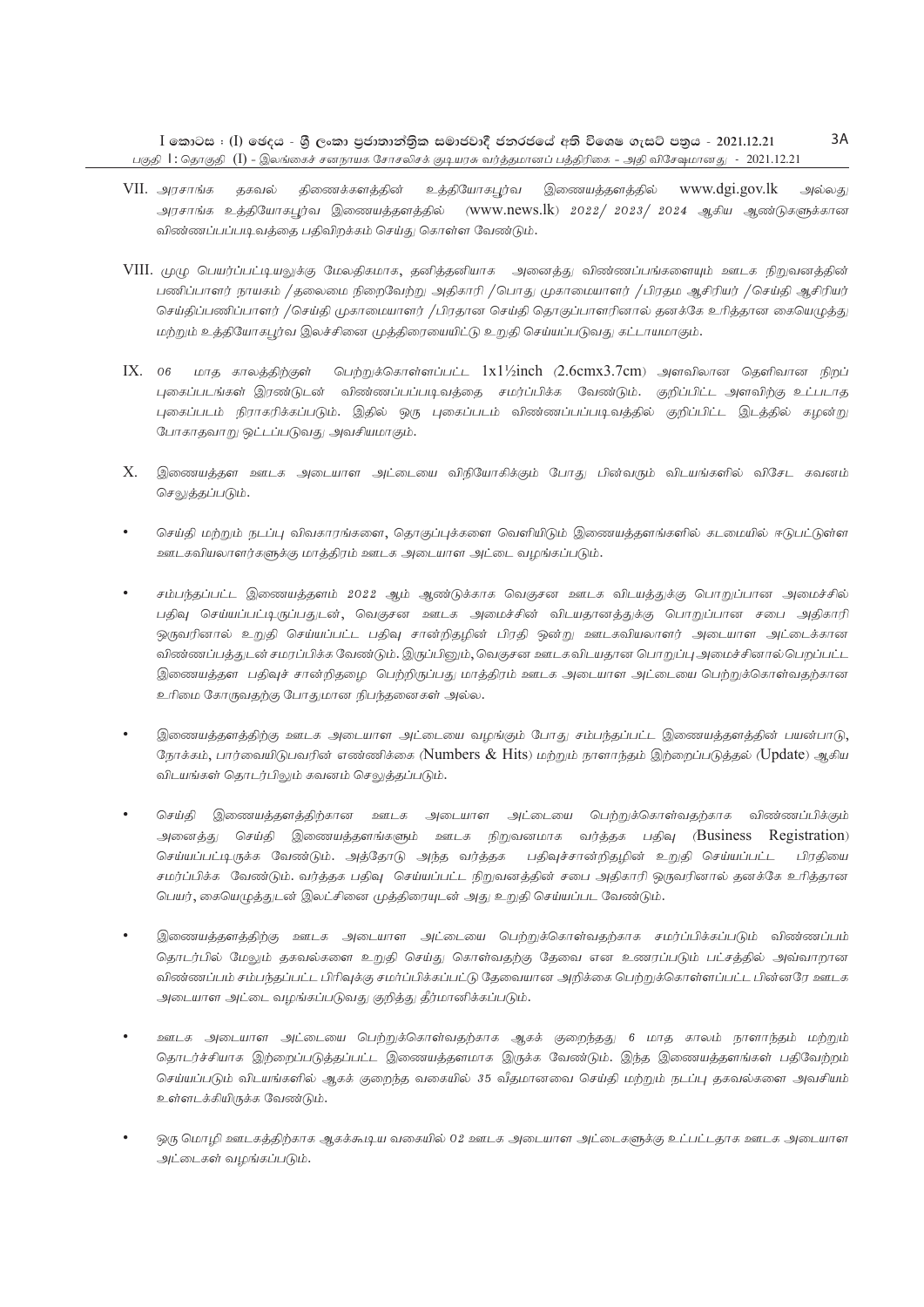#### $4A$  $I$  කොටස : (I) ඡෙදය - ශීු ලංකා පුජාතාන්තික සමාජවාදී ජනරජයේ අති විශෙෂ ගැසට් පනුය - 2021.12.21 பகுதி 1: தொகுதி (I) - இலங்கைச் சனநாயக சோசலிசக் குடியரசு வர்த்தமானப் பத்திரிகை - அதி விசேஷமானது - 2021.12.21

- இணையத்தள ஊடக நடவடிக்கையில் ஈடுபட்டுள்ள ஊடகவியலாளருக்கு மாத்திரம் ஊடக அடையாள அட்டை வழங்கப்படுவதுடன் இணையத்தள தலைவர் / இணையதள நிர்வாகி / கவனர் / நிருவாக பணிப்பாளர் உள்ளிட்ட வெளிப்பதவிகளை வகிப்போருக்கு ஊடக அடையாள அட்டை வழங்கப்படமாட்டாது.
- இணையதளத்திற்காக ஊடக அடையாள அட்டை வழங்கப்படுவது, நேரடியான செய்தி இணையதளத்திற்கு மாத்திரமாகும். நிறுவன இணையதளத்திற்காக ஊடக அடையாள அட்டை வழங்கப்படமாட்டாது.
- XI. வெளிநாட்டு ஊடக நிறுவனத்திற்காக ஊடக அடையாள அட்டையை வழங்கும் போது பின்வரும் விடயங்களில் விசேட கவனம் செலுத்தப்படும் :
- சர்வதேச ரீதியில் ஏற்றுக்கொள்ளப்பட்ட வெளிநாட்டு ஊடக நிறுவனங்களின் இலங்கை பிரதிநிதிகள் நிறுவனங்களினால் நியமிக்கப்பட்ட, நிரந்தர ரீதியில் சம்பந்தப்பட்ட ஊடகவியலாளர்களாக அந்த ஊடக நிறுவனங்களில் கடமை புரியும் அலுவலக ஊடகவியலாளருக்கு மாத்திரம் அடையாள அட்டை வழங்கப்படும்.
- இந்த ஊடக அடையாள அட்டை வழங்கப்படுவது விண்ணப்பதாரர் சமர்ப்பிக்கும் தகவல்கள், சம்பந்தப்பட்ட வெளிநாட்டு ஊடக நிறுவனத்தினால் மேலும் உறுதி செய்யப்பட்ட பின்னரே ஆகும்.
- விண்ணப்பதாரர், தமது ஊடக நிறுவனத்தில் கடமையாற்றுவதாக வெளிநாட்டு ஊடக நிறுவனத்தின் தலைமை அதிகாரியினால் வழங்கப்படும் சேவைக் கடிதத்தை அவசியம் சமர்ப்பிக்க வேண்டும்.
- வெளிநாட்டு ஊடகவியலாளர்கள் செல்லுபடியான கடவுச் சீட்டு /தேசிய ஆளடையாள அட்டையின் புகைப்படப்பிரதியை ஊடக அடையாள அட்டையை பெற்றுக்கொள்வதற்காக சமர்ப்பிக்க வேண்டும்.
- வெளிநாட்டு ஊடக அடையாள அட்டையைப் பெற்றுக்கொள்வதற்காக சமர்ப்பிக்கப்படும் விண்ணப்பம் தொடர்பில் ஏதேனும் மேலும் தகவல்களை உறுதிசெய்வதற்கு தேவைப்படும் சந்தர்ப்பத்தில் அந்த விண்ணப்பம் சம்பந்தப்பட்ட பிரிவுக்கு சமர்ப்பிக்கப்படும். கேவையான அறிக்கை பெற்றுக் கொண்ட பின்னர் ஊடக அடையாள அட்டையை வழங்குவது தொடர்பில் தீர்மானிக்கப்படும்.
- XII. 2022 ஆம் ஆண்டில் வழங்கப்படும் ஊடக அடையாள அட்டையின் செல்லுபடியான காலம் 2024, திசெம்பர் மாதம் 31 ஆந் திகதியுடன் நிறைவடைகின்றது.

#### 02. ஊடக அடையாள அட்டையை வகைப்படுத்துதல் - முக்கிய நிபந்தனைகள் - மற்றும் தேவையான கடித ஆவணங்கள்.

#### $\mathbf{I}$ நிறுவன மயப்படுத்தப்பட்ட /அலுவலக ஊடகவியலாளர் (Journalist)

அச்சு, இலத்திரனியல் மற்றும் இணையத்தள துறையில் பணியாற்றும் அலுவலக ஊடகவியலாளர்களுக்காக Jour nalist அடையாள அட்டை வழங்கப்படும். ஊடக அடையாள அட்டைக்காக விண்ணப்பிப்போர் மேலே குறிப்பிடப்பட்ட இலக்கம் 01 இல் (i) தொடக்கம் (xi) வரையில் குறிப்பிடப்பட்டுள்ள தேவைகளை புர்த்தி செய்தல் வேண்டும். பத்திரிகை, வார சஞ்சிகை, வானொலி, தொலைக்காட்சி, இணையத்தளம் மற்றும் வெளிநாட்டு ஊடக நிறுவனங்களின் நிறுவனமயப்படுத்தப்பட்ட /அலுவலக ஊடகவியலாளர்களும் இந்தப் பிரிவிற்கு உட்பட்டவர்கள்.

#### II. பிராந்திய ஊடகவியலாளர்கள் (Provincial Journalist)

பிராந்திய ஊடகவியலாளர்களின் பெயர்ப்பட்டியல் சம்பந்தப்பட்ட ஊடக நிறுவனக்தினால் மாவட்ட மட்டக்தில் தனித்தனியாக கீழ்கண்ட தகவல்களுடன் அரசாங்க தகவல் பணிப்பாளர் நாயகத்திற்கு சமர்ப்பிக்க வேண்டும்.

- (அ) ஊடகவியலாளரின் பெயர்
- (ஆ) தேசிய ஆளடையாள அட்டை இலக்கம்
- (இ) நிரந்தர முகவரி
- (ஈ) ஊடகவியலாளர் செய்திகளை சேகரிக்கும் மாவட்டம் மற்றும் பிரதேசம்
- (உ) ஊடகவியலாளரின் தொலைபேசி இலக்கம்,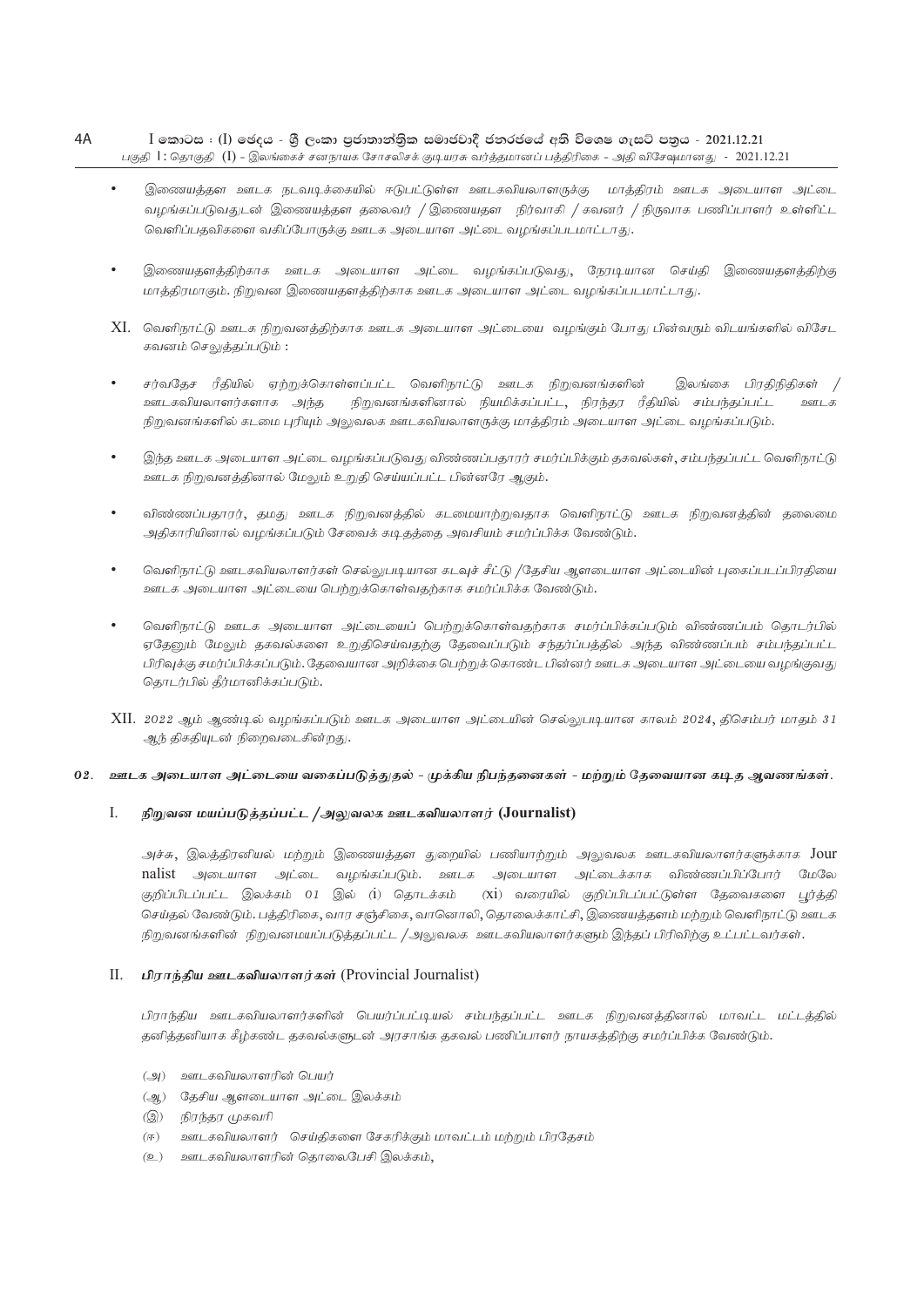$I$  කොටස : (I) ඡෙදය - ශූී ලංකා පුජාතාන්තිුක සමාජවාදී ජනරජයේ අති විශෙෂ ගැසට් පනුය - 2021.12.21 பகுதி  $\Gamma$ : தொகுதி  $\left(\Gamma\right)$  - இலங்கைச் சனநாயக சோசலிசக் குடியரசு வர்த்தமானப் பத்திரிகை - அதி விசேஷமானது - 2021.12.21 5A

- ்தமது நிறுவனத்தின் பிராந்திய ஊடகவியலாளரின் பெயர்ப் பட்டியல், ஊடக நிறுவனத்தின் பிரதானி/ பணிப்பாளர் நாயகம்/தலைமை நிறைவேற்று அதிகாரி/பொது முகாமையாளர்/செய்திப் பணிப்பாளர்/பிரதான செய்தித் தொகுப்பாளர்/ பிராந்திய செய்தித் தொகுப்பாளர் / பிரதான ஆசிரியர் / பிராந்திய செய்தி ஆசிரியரினால் பெயர், பதவி, கையொப்பம் மற்றும் உத்தியோகபூர்வ இலச்சினையுடன் உறுதி செய்யப்பட்டு அரசாங்க தகவல் திணைக்களப் பணிப்பாளர் நாயகத்திடம் சமர்ப்பிக்க வேண்டும். பெயர்ப்பட்டியலின் அனைத்து பக்கங்களிலும் பெயர்ப் பட்டியலை உறுதி செய்பவர் தமது கையொப்பம் மற்றும் நிறுவனத்தின் உத்தியோகபுர்வ இலச்சினை இட்டு உறுதி செய்ய வேண்டும்.
- பெயர்ப்பட்டியலின் முதல் பக்கம் மற்றும் மென் பிரதி (Soft Copy), தகவல் திணைக்கள பணிப்பாளர் நாயகத்திற்குக் கிடைப்பதற்கு நடவடிக்கை மேற்கொள்ளப்பட வேண்டும். மென் பிரதியை  $\text{median}$ .accre $(\partial \text{gmail.com})$  என்ற மின்னஞ்சல் முகவரிக்கு சமர்ப்பிக்க வேண்டும்.
- விண்ணப்பக்கை சமர்ப்பிக்கும் பொமுது அன்றைய கினக்கிற்கு முன் அதாவது 6 மாக காலக்கிற்குள் பெற்றுக்கொள்ளப்பட்ட  $1x1\frac{\mu}{2}$ cm ( $2.6\text{cm}x3.7\text{cm}$ ) அளவிலான கெளிவான வர்ணப் பகைப்படங்கள் இரண்டு விண்ணப்பத்துடன் சமர்ப்பிக்கப்பட வேண்டும். குறிப்பிட்ட அளவிற்கு உட்படாத புகைப்படம் மற்றும் தெளிவற்ற புகைப்படம் நிராகரிக்கப்படும். இதில் ஒரு புகைப்படம் விண்ணப்பப்படிவத்தில் குறிப்பிட்ட இடத்தில் கழறாதவாறு ஒட்டப்பட வேண்டும்.
- ்விண்ணப்பக்குடன் கேசிய ஆளடையாள அட்டையின் / செல்லுபடியான கடவுச்சீட்டின் / செல்லுபடியான வாகன சாரதி அனுமதிப்பத்திரத்தின் தெளிவான புகைப்படப்பிரதியை அனுப்ப வேண்டும். புரணப்படுத்தப்படாத விண்ணப்பங்கள் நிராகரிக்கப்படும்.
- தற்பொழுது செய்திகளை வழங்குவதில் செயல்படும் ஊடகவியலாளரின் பெயரை மாத்திரம் பெயர்ப் பட்டியலில் உள்ளடக்குமாறு ஊடக நிறுவன பிரதானி /தலைமை பிரதம ஆசிரியர் /செய்திப் பணிப்பாளர் /பிராந்திய செய்தி அசிரியர்களிடம் கேட்டுக்கொள்கின்றோம்.
- விண்ணப்பப்படிவத்தை (www.dgi.gov.lk) அல்லது (www.news.lk) என்ற இணையத்தளத்தில் தரவிறக்கம் செய்ய (முடிவதுடன், புரணப்படுத்தப்பட்ட விண்ணப்பம், ''அரசாங்க தகவல் பணிப்பாளர் நாயகம், அரசாங்க தகவல் திணைக்க– ளம், இலக்கம் 163, கிருலப்பனை மாவத்தை, கொழும்பு 05'' என்ற முகவரிக்கு பதிவுத் தபாலில் அனுப்புதல் அல்லது நேரடியாக ஒப்படைக்க வேண்டும்.
- ்விண்ணப்பத்தை அனுப்பும் கடித உறையின் இடது பக்க மேல் மூலையில் "பிராந்திய ஊடகவியலாளர் அடையாள அட்டை" என்று குறிப்பிடப்பட வேண்டும்.

# III. சுதந்திர ஊடகவியலாளர்கள் (Freelance Journalist)

- ஆகக் குறைந்தது ஒரு வருட காலம் தொடர்ச்சியாக சுதந்திர ஊடகவியலாளராக தேசிய மட்டத்தில் அங்கீகரிக்கப்பட்ட அச்சு ஊடகம் அல்லது இலத்திரனியல் அல்லது இணையதள ஊடக நிறுவனம் ஒன்றில் பணியாற்றியிருக்க வேண்டும். அத்தோடு அதனை உறுதிசெய்வதற்கு கீழ்க் குறிப்பிடப்பற்றவற்றை பூர்த்திசெய்தல் வேண்டும்:-
- விண்ணப்பத்தை சமர்ப்பிப்பதற்கு முன்னர் ஆறு மாத காலத்திற்குள் தமது பெயரில் வெளியிடப்பட்ட செய்தி மற்றும் .<br>நடப்பு விவகாரங்கள் தொடர்பான செய்தி / விசேட கட்டுரை / பல்வேறு நிரலாக்க நிகழ்ச்சிகள்/ புகைப்படம் முதலானவற்றை ஆகக்குறைந்த வகையில் 12 இற்கு குறையாத வகையில் உறுதி செய்யப்பட்ட புகைப்படப் பிரதிகள் அல்லது இறுவெட்டு சமர்ப்பிக்கப்பட வேண்டும்.
- சுதந்திர ஊடகவியலாளர் ஊடக அடையாள அட்டையைப் பெற்றுக் கொள்வதற்காக முன்வைக்கப்படும் கோரிக்கையுடன் தம்மால் செய்தி, விசேட கட்டுரை, நடப்பு விவகார நிகழ்வுகள் வழங்கப்பட்ட அச்சு இலத்திரனியல் மற்றும் இணையதள ஊடக நிறுவனங்கள் மத்தியில் ஆகக் குறைந்த வகையில் ஒரு நிறுவனத்தினால் அல்லது அதன் ஊடக நிறுவனத்திற்கு தொடர்ச்சியாக செய்தி நிகழ்ச்சிகளை அல்லது வழங்குவதாக அந்த நிறுவனத்தின் கடிதத்தலைப்பில் எழுதப்பட்ட சான்றிதழை தகவல் பணிப்பாளர் நாயகத்திற்கு சமர்ப்பிக்க வேண்டும். இதனை அந்த ஊடக நிறுவனத்தின் தலைமை அதிகாரி / செய்திப் பணிப்பாளர் / தலைமை தொகுப்பாளரின் பெயர், கையொப்பத்துடன் உத்தியோகப்புர்வ இலச்சினையை இட்டு உறுதி செய்தல் வேண்டும்.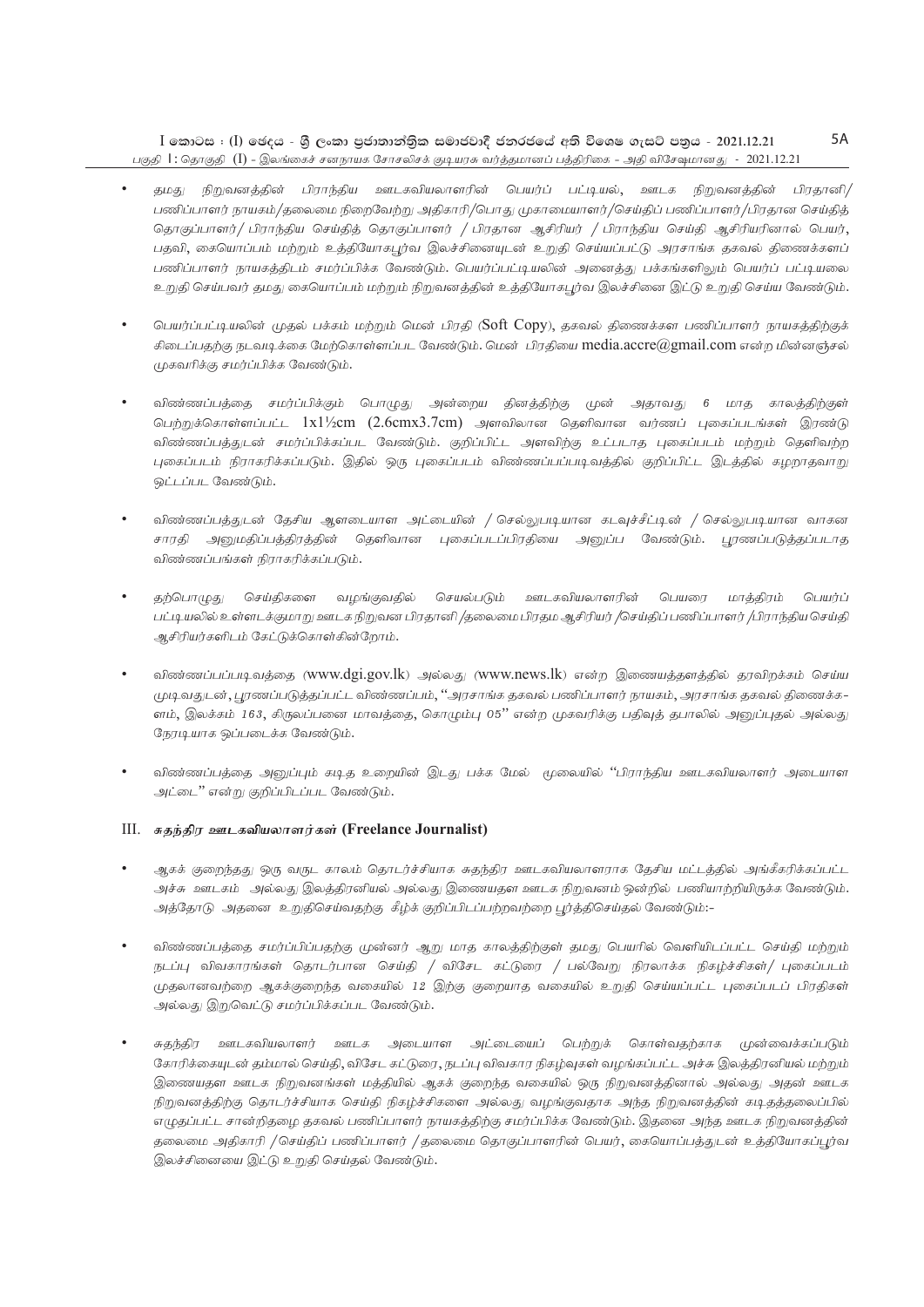#### 6A  $I$  කොටස : (I) ඡෙදය - ශීු ලංකා පුජාතාන්තික සමාජවාදී ජනරජයේ අති විශෙෂ ගැසට් පනුය - 2021.12.21 பகுதி 1: தொகுதி (I) - இலங்கைச் சனநாயக சோசலிசக் குடியரசு வர்த்தமானப் பத்திரிகை - அதி விசேஷ்மானது - 2021.12.21

#### IV. வெளிநாட்டு ஊடகவியலாளர் - தற்காலிகம். (Foreign Journalist – Temporary)

- செய்தி மற்றும் நடப்பு விவகாரங்களில் முக்கியத்துவம் மிக்க விசேட சந்தர்ப்பங்கள் தொடர்பில் செய்தி சேகரித்தல், கட்டுரை மற்றும் செய்தி பெறுமதியைக் கொண்ட தொகுப்பு நிகழ்ச்சிகளை தயாரிப்பதற்காக இலங்கைக்கு வரும் வெளிநாட்டு ஊடகவியலாளர்களுக்கு ''வெளிநாட்டு ஊடகவியலாளர் தற்காலிகம்'' என்ற ஊடக அடையாள அட்டை வமங்கப்படும்.
- விண்ணப்பதாரர் தமது ஊடக நிறுவனத்தில் கடமையாற்றுவதாக சம்பந்தப்பட்ட வெளிநாட்டு ஊடக நிறுவனத்தின் தலைமை அதிகாரியினால் உறுதிசெய்யப்பட்ட சேவை சான்றிதழை சமர்ப்பிக்க வேண்டும்.
- வெளிநாட்டு அலுவல்கள் அமைச்சின் அங்கீகரிக்கப்பட்ட கடிதம் சமர்ப்பிக்க வேண்டும்.
- செல்லுபடியான கடவுச்சீட்டை சமர்ப்பிக்க வேண்டும்.
- ஆறு (06) மாதகாலத்திற்குள் பெற்றுக்கொள்ளப்பட்ட  $1x1/\overline{z}$ inch (2.6cmx3.7cm) அளவிலான இரண்டு வர்ண புகைப்படங்கள் விண்ணப்பப்படிவத்துடன் சமர்ப்பிப்பதுடன் அதில் ஒரு புகைப்படத்தை விண்ணப்பப்படி வத்தில் குறித்த இடத்தில் கழறாதவாறு ஒட்டப்பட்டிருக்க வேண்டும்.
- கடவுச்சீட்டின் புகைப்பட பிரதி அதற்காக ஏற்றுக் கொள்ளப்படமாட்டாது.

## V. ஊடக நிர்வாகி (Media Administrator)

- தேசிய ரீதியில் அங்கீகரிக்கப்பட்ட ஊடக நிறுவனத்தின் ஊடக நிருவாகத்திற்கு நேரடியாக பங்களிப்பு செய்யும் ஊடக நிர்வாகிகளுக்காக ஆகக்கூடிய வகையில் ஒரு ஊடக நிறுவனத்திற்கு முவருக்கு மாத்திரம் ஊடக நிர்வாக அடையாள அட்டை வழங்கப்படும்.
- ஊடக நிறுவனத்தில் விற்பனை மேம்பாட்டு பணிப்பாளர்கள் / முகாமையாளர்கள் / சேமநல அதிகாரிகள் அல்லது விற்பனை மேம்பாட்டுதுறையில் பணியாற்றும் ஏனைய அதிகாரிகளுக்காக ஊடக அடையாள அட்டை வழங்கப்படமாட்டாது.

# VI. தொழில்நுட்ப கலைஞர் (Technical)

- ஊடக கடமைகளில் நேரடியாக ஈடுபடும் இலத்திரனியல் ஊடக துறையின் தொழில்நுட்ப கலைஞர்களுக்கு ஊடக தொழில்நுட்ப கலைஞர்களுக்கான ஊடக அடையாள அட்டை வழங்கப்படும்.
- மேற்குறிப்பிட்ட இலக்கம் 01 இல் குறிப்பிடப்பட்ட அனைத்து நிபந்தனைகளையும் ஊடக தொழில்நுட்பகலைஞர் அடையாள அட்டைக்காக விண்ணப்பிப்பவரினால் முழுமைப்படுத்தப்பட வேண்டும்.

# VII. அரசாங்க ஊடக அதிகாரி (Media official)

- அரசாங்க அமைச்சு / திணைக்களம் / அரசாங்க நிறுவனங்களில் சட்டபூர்வமான நிறுவகங்களில் நேரடியாக ஊடக பதவிக்கான உத்தியோகபுர்வ நியமன கடி.தத்துடன் ஊடக செயலாளர், ஊடகப் பணிப்பாளர் /செய்திப் பணிப்பாளர்/ ஊடக அதிகாரி / புகைப்படக் கலைஞர் / காணொளி புகைப்பட கலைஞர் / ஊடக உதவியாளர் ஆகிய பதவிகளை வகிப்பவர்களுக்கு பதவிக்கான தரத்திற்கு அமைவாக ஊடக அடையாள அட்டை வழங்கப்படும்.
- சம்பந்தப்பட்ட அமைச்சின் செயலாளரினால் தமது அமைச்சில் அல்லது அமைச்சுக்கு உட்பட்டதாக உள்ள நிறுவகத்தில் ஊடக கடமைகளில் ஈடுபட்டுள்ள மேலே குறிப்பிடப்பட்ட பதவி ஊழியர்களுக்கான அடையாள அட்டைக்கு சம்பந்தப்பட்டவரின் பெயர் மற்றும் பதவியை உறுதி செய்து அரசாங்க தகவல் பணிப்பாளர் நாயகத்திடம் ஊடக அடையாள அட்டைக்கான கோரிக்கைக்கான கடிதத்தை சமர்ப்பிக்க வேண்டும். சம்பந்தப்பட்ட ஆவணத்தின் முழுமையான பொறுப்பு அந்த ஆவணத்தை உறுதி செய்யும் அமைச்சின் செயலாளர் / மேலதிக செயலாளரை சார்ந்ததாகும்.
- இந்த கோரிக்கைக்கான சம்பந்தப்பட்ட நிறுவகத்தின் கோப்புகளின் இலக்கத்துடன் கடிதம்  $\mathcal{A} \mathcal{I} \mathcal{F}$ சமர்ப்பிக்கப்பட வேண்டும். அவ்வாறு இல்லாது சமர்ப்பிக்கப்படும் கோரிக்கைக்கான கடிதம் நிராகரிக்கப்படும்.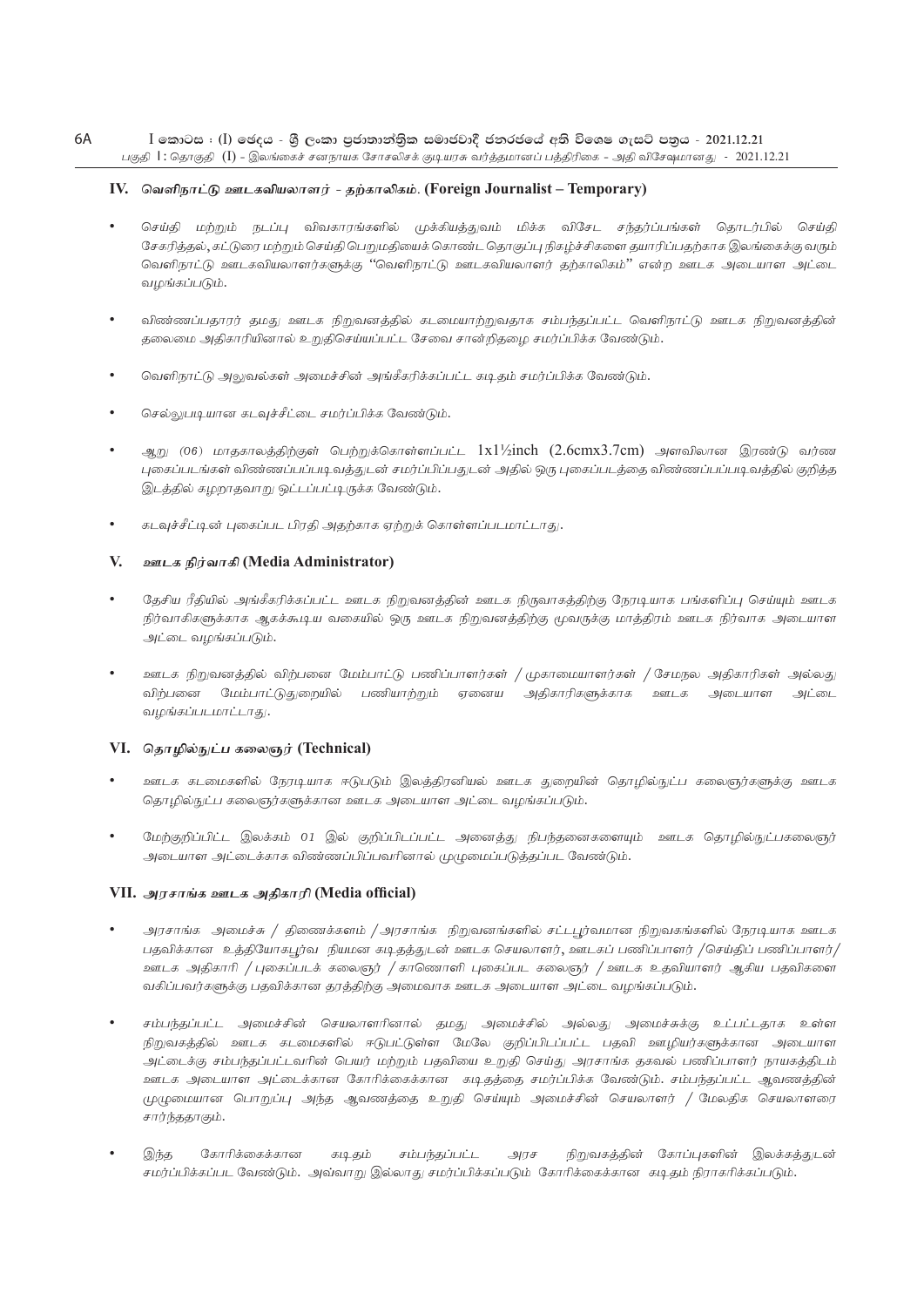- அரச ஊடக நிறுவக பிரிவுகளில் கடமைபுரிந்த போதிலும் மேலே குறிப்பிடப்பட்ட பதவியை தவிர்ந்த ஏனைய பதவிகளை வகிப்போருக்கு ஊடக அடையாள அட்டை வழங்கப்படமாட்டாது.
- அமைச்சிக்கு உட்பட்ட அரசாங்கம் சார்ந்த ஊடக பிரிவிற்காக அல்லது நியதிச் சபை ஊடக அடையாள அட்டையை கோரும் பொழுது அந்த ஊடகத்தின் பணிப்பாளர் நாயகம் / பொது முகாமையாளரினால் பெயர்ப் பட்டியல் மற்றும் விண்ணப்பப்படிவம், தனக்கே உரிய பெயர், பதவியுடன் இலச்சினை முத்திரையுடன் உறுதி செய்யப்பட வேண்டும்.

## VIII.ஊடக சேவை (Media Services)

- ஊடக நிறுவனங்களில் செய்தி மற்றும் நடப்பு விவகார பிரிவுகளில் ஊடக நடவடிக்கைகளுக்காக நிறுவனத்தின் விதி முறைகளுக்கு அமைவாக துறைகளில் ஊடக நடவடிக்கைகளில் நேரடியாக பங்கு கொள்வோருக்காக ஊடக சேவை அடையாள அட்டை வழங்கப்படும்.
- மேற்குறிப்பிட்ட இலக்கம் 01 இல் குறிப்பிடப்பட்ட அனைத்து நிபந்தனைகளையும் ஊடக சேவை அடையாள அட்டைக்காக விண்ணப்பிப்போரினால் முழுமைப்படுத்தப்படல் வேண்டும்.

#### பொதுவான நிபந்தனைகள்

- 01. 2022/2023/2024 ஆகிய மூன்று வருடங்களுக்காக ஊடக அடையாள அட்டையை வழங்குவதற்கான விண்ணப்பங்கள் பொறுப்பேற்கும் பணி 2022 ஆம் ஆண்டு மார்ச் மாதம் 31 ஆம் திகதியுடன் நிறைவடையும். அதன் பின்னர் கிடைக்கும் விண்ணப்பங்கள் மற்றும் முழுமையற்ற விண்ணப்பங்கள் நிராகரிக்கப்படும்.
- 02. மாதாந்த வெளியீடுகளுக்காக ஊடக அடையாள அட்டைகள் ஆகக்கூடிய வகையில் மூன்று, இரண்டு மாதத்திற்கு ஒருமுறை வெளிவரும் வெளியீட்டுக்காக ஆகக் குறைந்தது இரண்டு, காலாண்டுக்கு ஒருமுறை வெளிவரும் வெளியீட்டுக்காக ஆகக் குறைந்தது ஒன்று என ஊடக அடையாள அட்டைகள் வழங்கப்படும்.
- $0.3.$ ஆறு மாத அல்லது வருடாந்த சஞ்சிகைகளுக்காக ஊடக அடையாள அட்டை வழங்கப்படமாட்டாது.
- 04. செழுமை சஞ்சிகை / வெளியீடு தொடர்ந்து வெளியிடப்பட்டு வருவதை உறுதி செய்வதற்காக சமீபத்தில் தொடர்ச்சியாக வெளியிடப்பட்ட சஞ்சிகை / வெளியீடுகளின் 6 மாத பிரதிகள் மற்றும் தேசிய சுவடிகள் திணைக்களத்தில் பதிவு செய்யப்பட்ட சான்றிதழையும் சமர்ப்பிக்க வேண்டும்.
- 05. அனைத்து சஞ்சிகைகள் / வெளியீடுகளுக்கும் இலங்கை பத்திரிகை சபையினால் பதிவு செய்யப்பட்ட சான்றிதழ் சமர்ப்பிக்கப்பட வேண்டும்.
- 06. ஏதேனும் பத்திரிகை ஒன்றினால் வெளியிடப்படும் சஞ்சிகை / வெளியீடு மேலதிக வெளியீடு தனியான பத்திரிகையாக கவனத்தில் கொள்ளப்படமாட்டாது. அத்தோடு இந்த மேலதிக வெளியீட்டுக்காக அடையாள அட்டைக்கு விண்ணப்பிக்கும் ஊடகவியலாளருக்கு சம்பந்தப்பட்ட ஊடக நிறுவனத்தின் முக்கிய பத்திரிகையின் பெயரில் மாத்திரம் ஊடக அடையாள அட்டை வழங்கப்படும்.
- 07. ஊடக நிறுவனத்தில் சேவையில் இருந்து நீக்கப்படும் / வெளியேறும் ஊடகவியலாளர்களின் அடையாள அட்டைகளை மீளப் பெற்றுக்கொண்டு அரசாங்க தகவல் பணிப்பாளர் நாயகத்திடம் ஒப்படைப்பது நிறுவன தலைமை அதிகாரியின் பொறுப்பாகும். அவ்வாறே மீள ஒப்படைக்கப்படாமல் அதற்குப் பதிலாக வேறு ஒரு நபருக்கு ஊடக அடையாள அட்டை வழங்கப்படமாட்டாது.

இதேபோன்று இந்த ஊடக அடையாள அட்டையை அரசாங்க தகவல் திணைக்கள பணிப்பாளர் நாயகத்திடம் ஒப்படைக்காமல் சம்பந்தப்பட்ட ஊடகவியலாளர்/தொழில் வல்லுநர் வேறு ஒரு ஊடக நிறுவனத்தில் அடையாள அட்டைக்காக விண்ணப்பித்தால் புதிய அடையாள அட்டை வழங்கப்படமாட்டாது.

08. காணாமல் போன ஊடக அடையாள அட்டைக்கு பதிலாக மீண்டும் அடையாள அட்டையை பெற்றுக்கொள்ளுவதற்காக விண்ணப்பிக்கும் போது, அந்த காணாமல் போன அடையாள அட்டை தொடர்பில் பொலிஸில் முறைப்பாடு செய்யப்பட்ட பின்னர் சம்பந்தப்பட்ட பொலிஸ் நிலையத்தினால் வழங்கப்படும் பொலிஸ் அறிக்கையின் முதல் பிரதியை உறுதி செய்து அதனை பணியாற்றும் நிறுவனத்தின் மூலம் ஊடக அடையாள அட்டையை வழங்குமாறு கோரும் கோரிக்கையை அரசாங்க தகவல் திணைக்கள பணிப்பாளருக்கு கடிதம் மூலம் முன்வைக்க வேண்டும்.